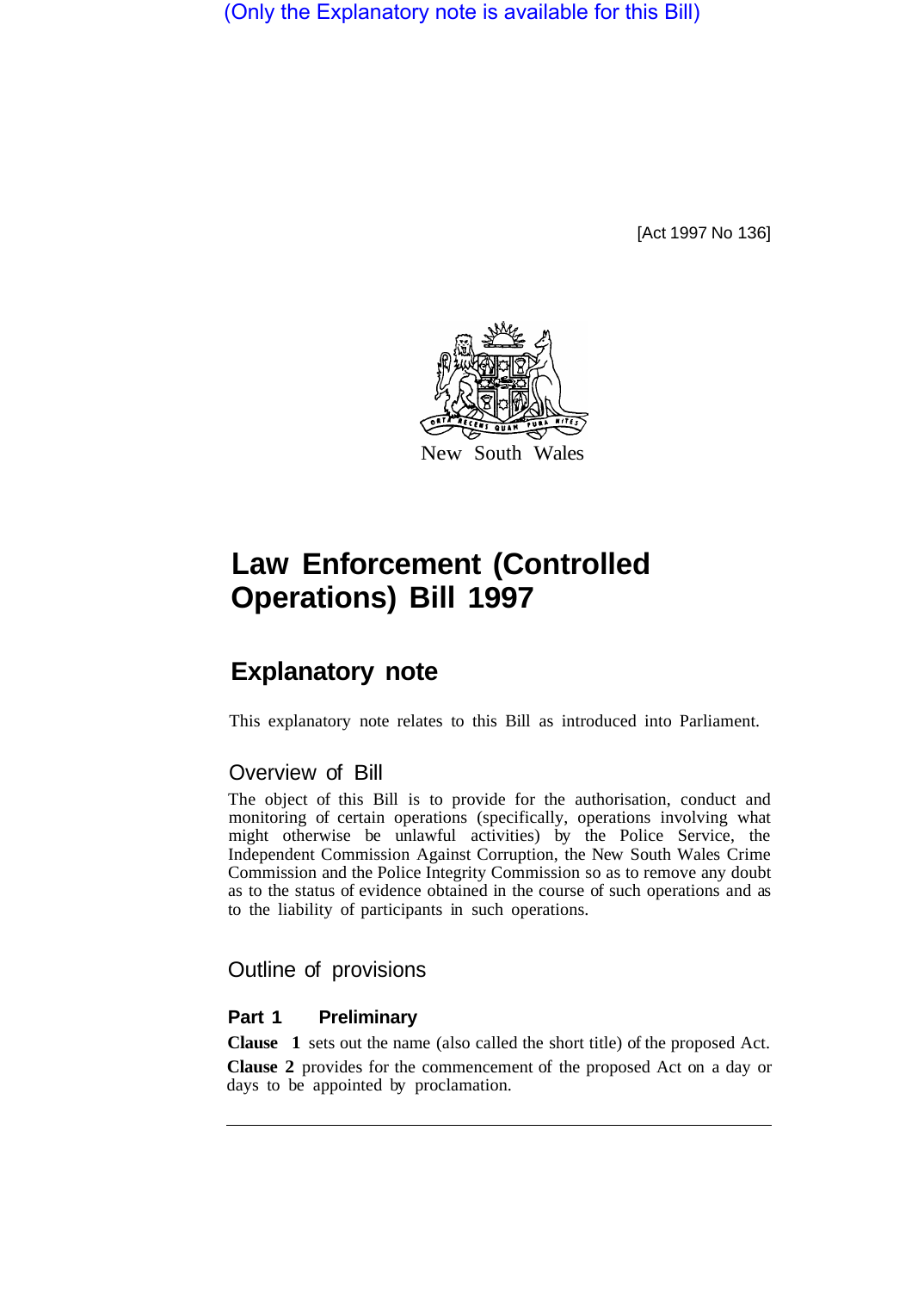Explanatory note

**Clause 3** defines certain words and expressions used in the proposed Act (including, in particular, *authorised operation, civilian participant, controlled operation, law enforcement agency, law enforcement participant*  and *principal law enforcement officer*)*.* 

**Clause 4** provides for the amendment by regulation of Schedule 1 (a Schedule that recognises laws of the Commonwealth, and of other States and Territories, as corresponding laws for the purposes of the proposed Act).

#### **Part 2 Authorisation of controlled operations**

**Clause 5** enables a law enforcement officer to apply to the chief executive officer of the agency in which he or she is employed for authority to conduct a controlled operation and prescribes the manner in which such an application is to be made.

**Clause 6** provides for the determination of such an application by the chief executive officer. In particular, it requires there to be a code of conduct in force in relation to the agency before an authority can be granted and it specifies various matters of which the chief executive officer must be satisfied before granting an authority.

**Clause 7** specifies certain matters that an authority may not authorise. In particular, an authority may not authorise a participant to be an "agent provocateur" or to engage in conduct that threatens serious personal or property damage, may not authorise participation by persons who do not have the skills required by the proposed controlled operation and may not authorise civilian participants to engage in controlled activities unless it is wholly impracticable for law enforcement officers to engage in those activities.

**Clause 8** specifies the form in which an authority must be granted. In particular, it must specify what controlled activities may be engaged in for the purposes of the proposed controlled operation and whether any participant is to be allowed to operate under an assumed name.

**Clause 9** specifies the period for which an authority has effect, being suck period (not exceeding 3 months) as is specified in the authority.

**Clause 10** enables the principal law enforcement officer for a controlled operation to apply to the chief executive officer for a variation of an authority so as to extend its term, to provide for a new principal law enforcement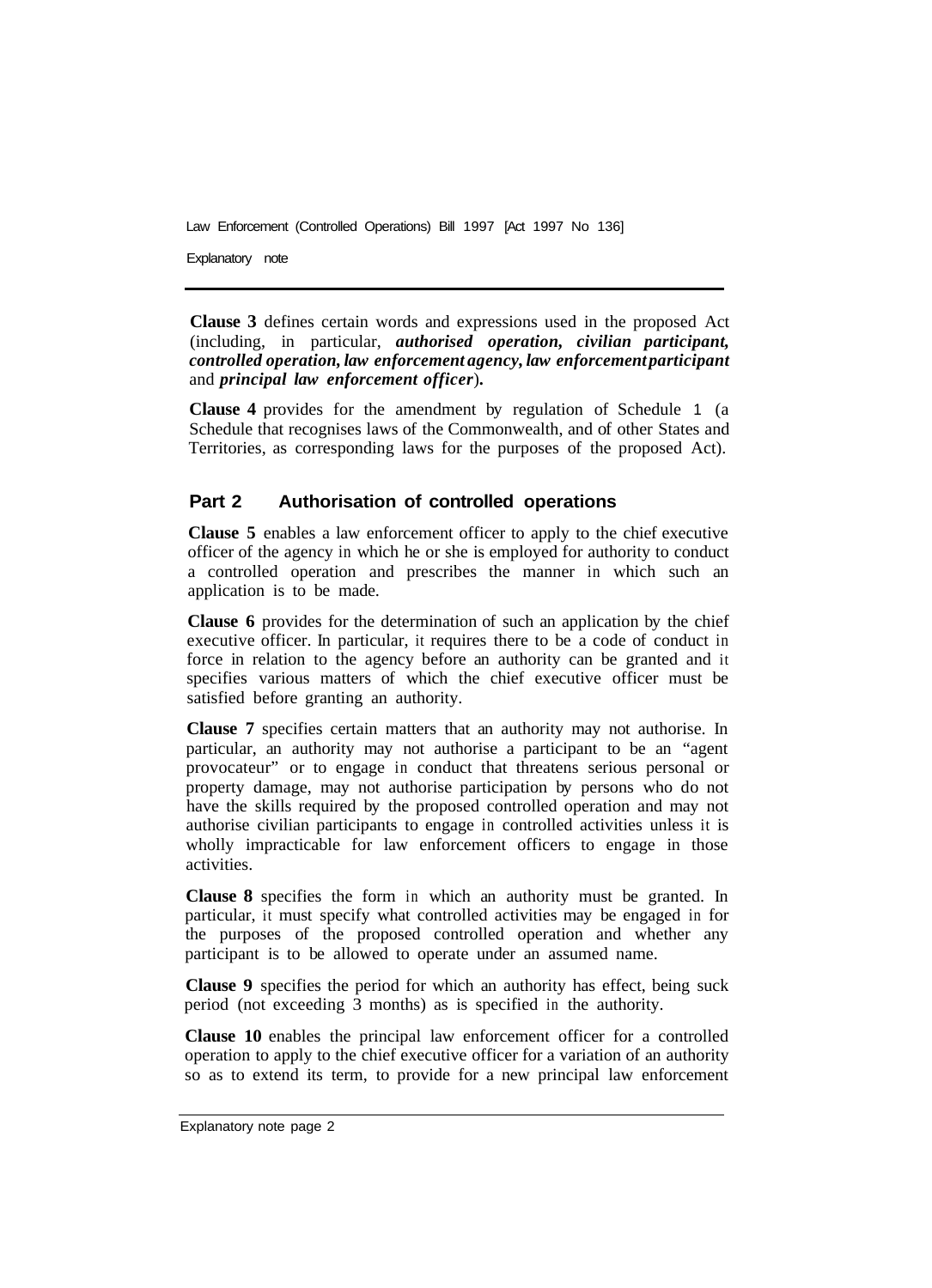Explanatory note

officer for the operation, to provide for additional or alternative participants in the operation or to authorise additional or alternative controlled activities in the operation. It provides for the determination of the application and, in particular, specifies various matters of which the chief executive officer must be satisfied before granting a variation of the authority. It allows the regulations to prescribe the manner in which applications are to be made, the form in which variations are to be granted and the procedures which are to be followed in certain circumstances.

**Clause 11** enables the principal law enforcement officer for a controlled operation to apply to the chief executive officer for a renewal of an authority. The clause applies to any such application under the provisions of the proposed Part that relate to applications for authorities.

**Clause 12** enables a chief executive officer to cancel an authority for a controlled operation at any time and for any reason. Cancellation of an authority does not expose a participant in the operation to any criminal or disciplinary liability until after such time as the participant becomes aware, or ought reasonably to become aware, of the cancellation.

**Clause 13** provides that an authority for a controlled operation authorises the participants in the operation to engage in the controlled activities specified in the authority.

#### **Part 3 Conduct of controlled operations**

**Clause 14** provides for the granting of retrospective authority for unlawful conduct engaged in for the purpose of dealing with life threatening situations. An application for such authority may be made within 24 hours by any participant who has engaged in unlawful conduct for the purpose of saving that or any other participant, or any other person, from death or serious injury. The clause imposes strict guidelines as to the circumstances in which such authority may be granted.

**Clause 15** requires the principal law enforcement officer for an authorised operation to report to the chief executive officer on the conduct of the operation within 28 days after its completion, and allows the details to be included in such a report to be prescribed by regulations under the proposed Act.

**Clause 16** makes lawful certain activities that are engaged in by participants in an authorised operation in the course of, and for the purposes of, the operation. The clause applies despite any other Act or law to the contrary.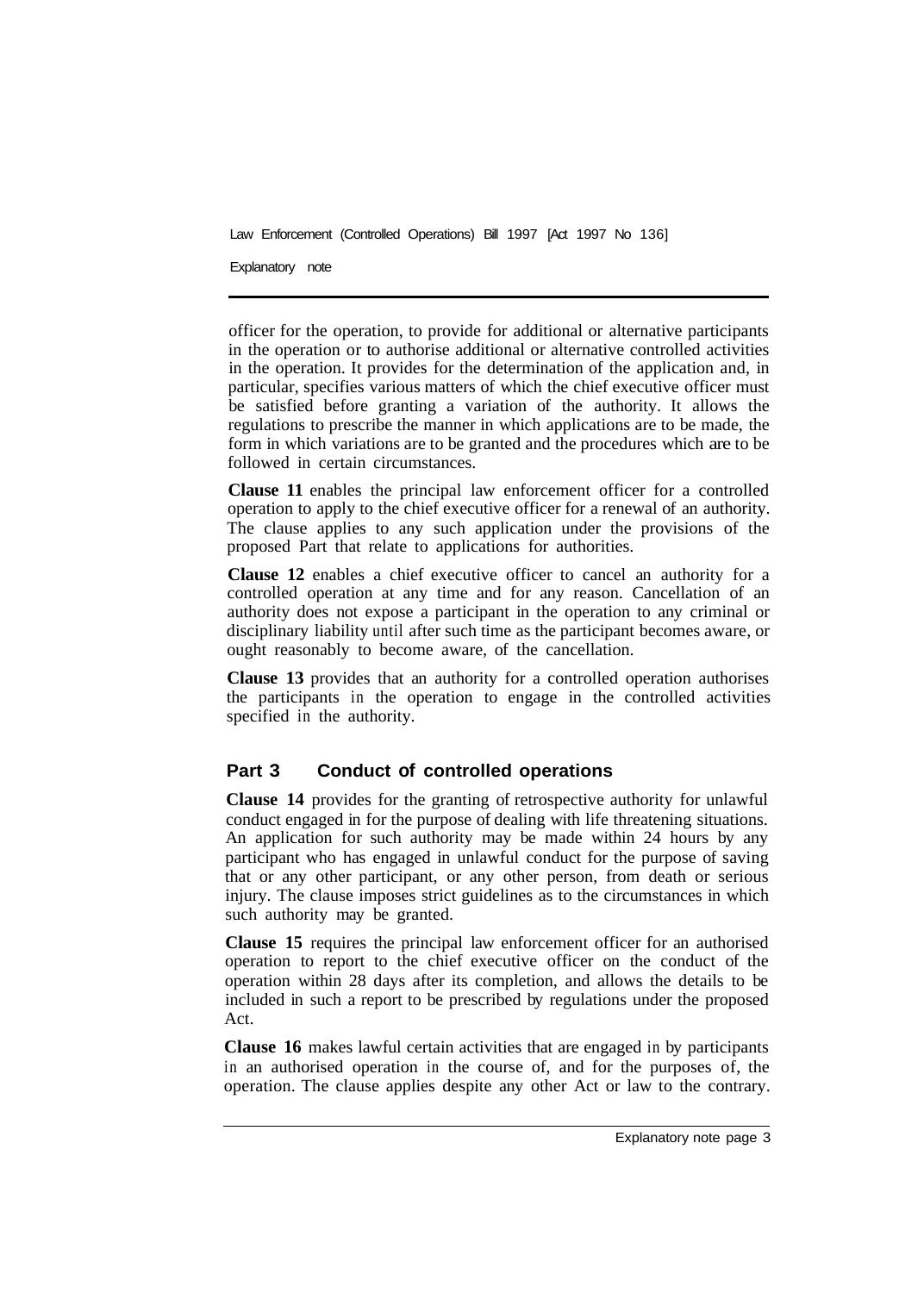Explanatory note

**Clause 17** makes lawful certain activities concerning the preparation and use of false documentation for the purpose of enabling a participant in an authorised operation to operate under an assumed name. The proposed clause applies despite any other Act or law to the contrary.

**Clause 18** makes lawful certain activities that are incidental to activities made lawful by clauses 16 and 17. The clause applies despite any other Act or law to the contrary.

**Clause 19** protects certain persons, including participants in an authorised operation, from any personal liability for conduct they engage in for the purposes of an authorised operation. Liability for that conduct will instead lie with the agencies in which they are employed and, through them, the State.

**Clause 20** provides for the establishment, by regulations under the proposed Act, of codes of conduct that will apply to the conduct of authorised operations by law enforcement agencies. It is proposed that such a regulation will not be able to be made except on the recommendation of the Inspector of the Police Integrity Commission.

#### **Part 4 Monitoring of controlled operations**

**Clause 21** requires the Ombudsman to be notified within 21 days after an authority is granted, varied or renewed and within 21 days after a report on the conduct of an authorised operation is furnished under clause 15. The clause allows the Ombudsman to seek further information with respect to any such authority,, variation, renewal or report.

Clause 22 allows the Ombudsman to inspect each law enforcement agency's records at any time (and requires the Ombudsman to do so at least once a year) for the purpose of ascertaining whether or not the requirements of the proposed Act are being complied with. The clause also empowers the Ombudsman to report to Parliament on the results of any such inspection.

**Clause 23** requires the Ombudsman to furnish annual reports to Parliament on the Ombudsman's work and activities under the proposed Act. The clause prescribes certain details to be included in any such report with respect to controlled operations conducted or proposed during the year to which the report relates.

**Clause 24** prohibits a report under clause 22 or 23 from containing prejudicial information, applies to any such report certain provisions of the *Ombudsman Act 1974* relating to reports under that Act and requires the Ombudsman to give a copy of any such report to the chief executive officer of the agency concerned and to the Minister responsible for that agency.